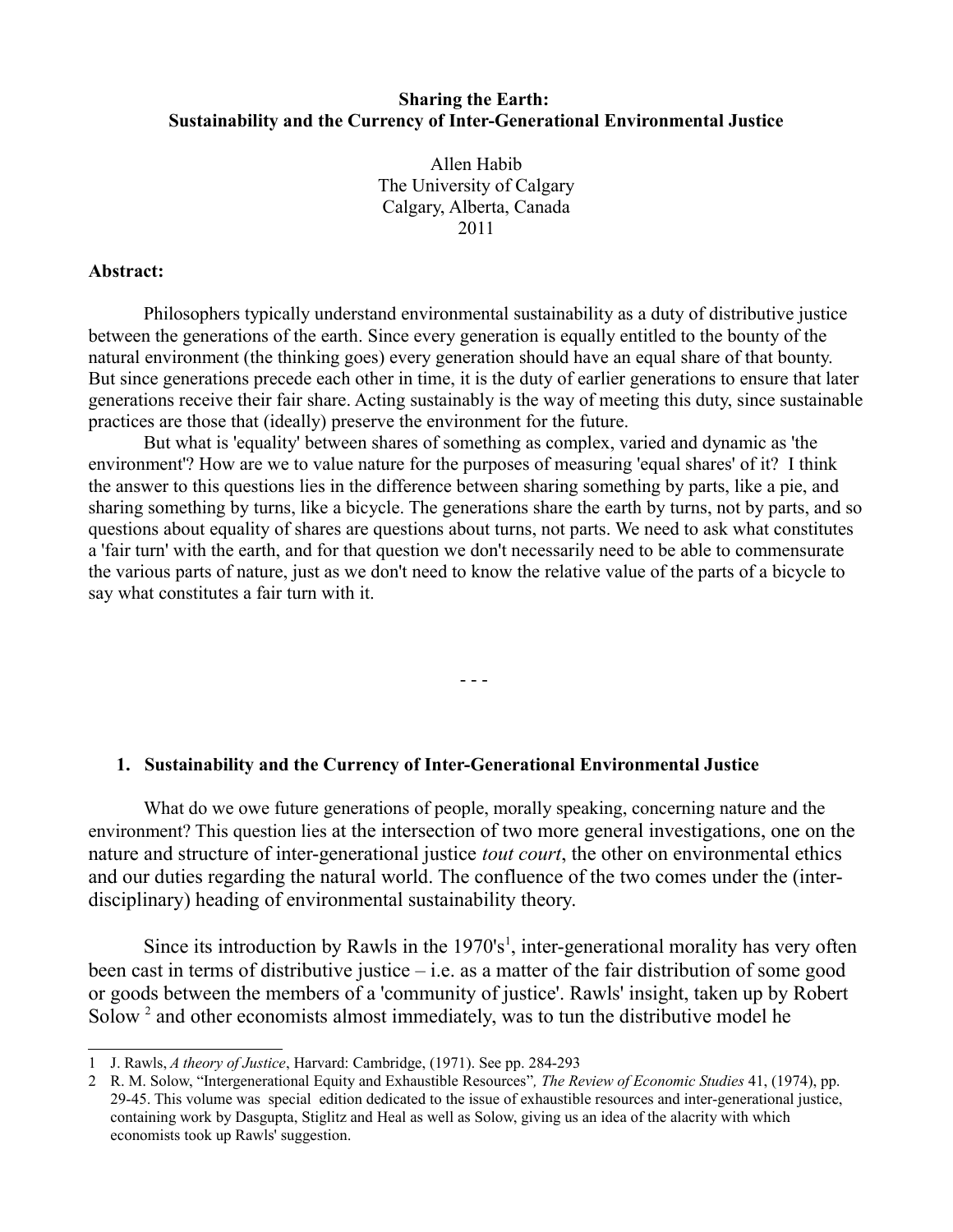pioneered towards the future, and to conceive of the question as one of the proper distribution of goods between people at different points in time – a community of the past present and future, as it were. On this framework then, what we owe future generations is a fair share of some crucial good or goods.

On the distributive paradigm then, environmental sustainability is the duty of distributive justice regarding the environment between the generations of the earth. Since every generation is equally entitled to the bounty of the natural environment (the thinking goes) every generation should have an equal share of that bounty. But since generations precede each other in time, it is the duty of earlier generations to ensure that later generations receive their fair share. Acting sustainably is the way of meeting this duty, since sustainable practices are those that (ideally) preserve the environment for the future.

Like all theories of distributive justice, environmental sustainability theory has three main components: the community of justice; the principle of just distribution; and what G. A. Cohen<sup>[3](#page-1-0)</sup> called the 'currency' of justice, or the stuff that is subject to the demands of just distribution. The first two of these issues have commanded a significant amount of attention from philosophers in the intergenerational case, but it is the last one that concerns me here. The notion of inter-generational *environmental* justice turns crucially upon the selection of a currency. To paraphrase Brian Barry, the central question of sustainability theory is 'What is that thing which justice demands be sustained through time between the generations ?'

There are three schools of thought on the currency of such an inter-generational environmental justice, mirroring the three main approaches to distributive justice between contemporaries: welfare, resources and capabilities/functions,. Welfarists are, by and large, economists (Arrow, Solow, Hartwick,et al), who use consumption, or output, or some other economic metric as a proxy for utility, and then speak of the fair distribution of that proxy between the generations. Resourcists are more likely philosophers (Rawls, Miller, Barry, Howarth, Daley, Pearce, Baxter) who offer some formalized relationship between people and certain sorts of especially important goods making such things the subjects of fair distribution. Capability theorists are also largely philosophers (Sen, Nussbaum, Page, Peters) who pick out the goods to be distributed by reference to their role in supporting and enabling capacities or capabilities of persons.

There is a wealth of argumentation on and around these sorts of theories, and I won't go into those issues here. Rather I want to explore another suggestion for the currency of inter-generational environmental justice, one that has not received sufficient attention in my estimation. This is the proposal by Alan Holland that we use 'nature itself' as the currency of justice. Holland<sup>[4](#page-1-1)</sup> calls it the 'physical stock' view, and a similar approach is explored by Byron Norton,<sup>[5](#page-1-2)</sup> who calls it the List of Stuff approach. These views demand that the environment itself be preserved, rather than the *value* of the environment.

Nature itself views have some obvious advantages. For one thing, they are quite 'strong', in the

<span id="page-1-0"></span><sup>3</sup> G. A. Cohen, "On the Currency of Egalitarian Justice", *Ethics* (1989) pp. 906-944.

<span id="page-1-1"></span><sup>4</sup> Cf. Holland (1999), p. 56.

<span id="page-1-2"></span><sup>5</sup> B. Norton, "Ecology and Opportunity: Intergenerational Equity and Sustainable Options" in Dobson (1999), p. 123 ff.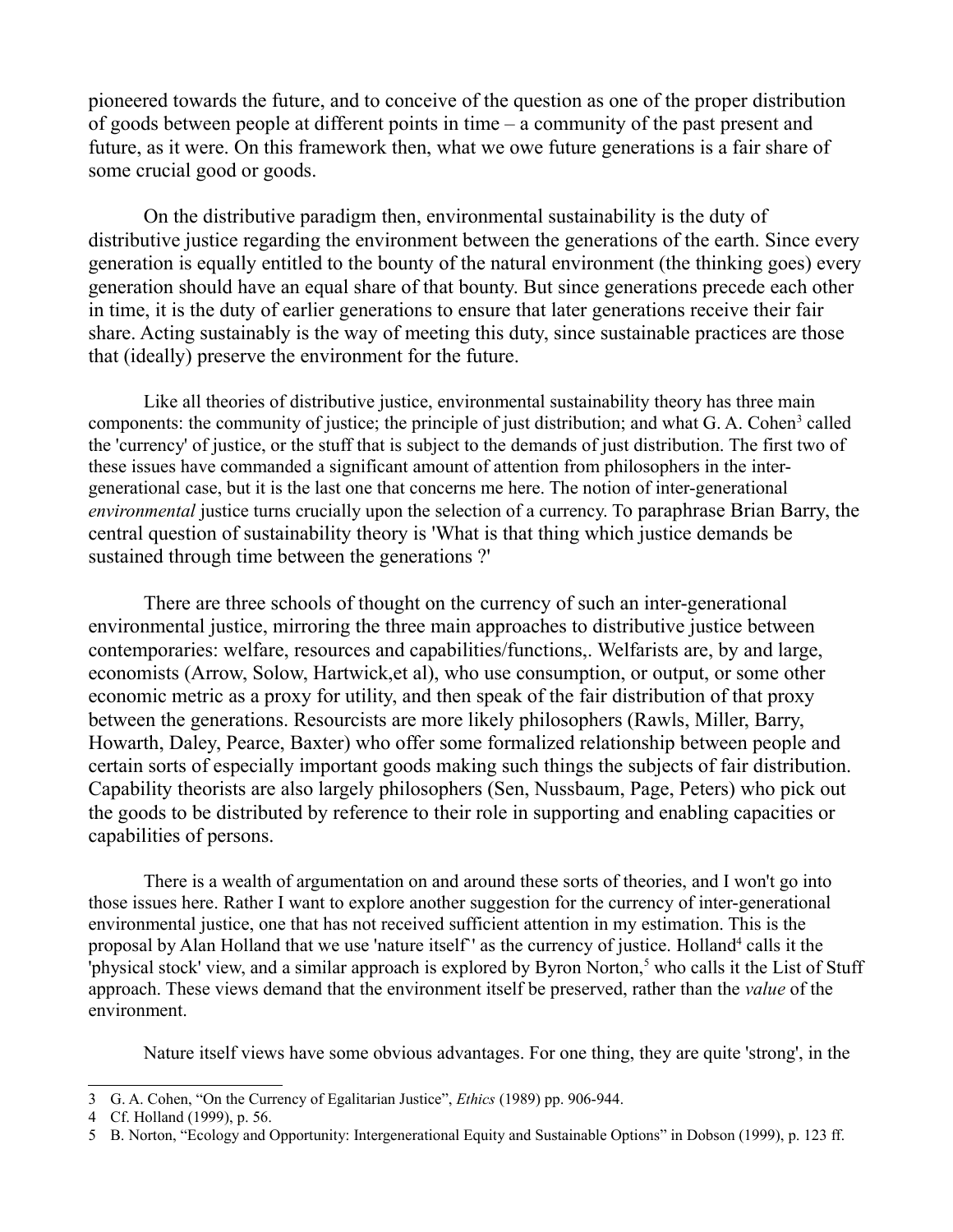sense meant by sustainability theorists, in other words, they protect the environment directly by demanding that *it* be sustained, rather than its equivalent value. As such these theories are capable of defending the environment even in cases where it has little or no value to people.

But the views have some obvious problems as well. The first is, obviously, their absurd strength. Wilfred Beckerman argues this in the form of a dilemma. On the one horn, it simply won't do to say that we owe the future the *entirety* of the natural world as we know it. For one thing, the natural world is essentially and chaotically dynamic, so any inventory of contemporary nature won't match that of a future state of nature, at least without massive human intervention. For another, it's far too demanding to insist that we preserve every aspect of nature, even in the face a other pressing moral demands, such as feeding and sheltering people. What is needed then is some criterion for deciding when environmental change is allowed, and when it is not. But, on the other horn, this criterion can't just be an appeal to the welfare of people, as that risks a collapse of the view to a capital (or some other value-based) theory:

"For the first main weakness of the Daly critique [of weaker versions of sustainability that employ the value of the environment as the currency] is that he totally fails to indicate the criteria that are relevant in deciding when one is faced with 'absurdly strong sustainability' and when one is not – i.e. by what rule does one decide when there may be some trade-off, after all, between some environmental satisfaction and some other form of human satisfaction. For example, he concedes that one might allow some non-renewable resource to be used if the alternative is that some people will starve. The same applies to Jacobs who, at one point, concedes that faced with a choice between preserving some more species of beetles and providing clean drinking water for impoverished people he would usually prefer the latter. But what is the principle involved if not an appeal to some higher value, such as the relative contribution that the options make to human satisfactions?"[6](#page-2-0)

So either we owe the future everything – which is entirely too strong, or we owe them those bits of nature which impact their well-being in certain ways, which just is tantamount to owing them the (grounds of) that well-being.

The second sort of problem 'nature itself' views face is one of comparisons across different 'shares' of the world. The natural world is a buzzing, blooming confusion of things, and one that is in constant flux. How then will we be able to determine how one generation's share of the natural environment compares to another? To quote Holland himself on the matter:

"The major question that arises, however, is how far an *aggregation* of natural items is possible, or even makes sense. If all else remains the same, and a couple of lesser spotted woodpeckers go missing, then no doubt we can judge that the stocks of natural capital have been slightly depleted. But consider even so simple an example as that provided by the 'twelve days of Christmas'. 'Four colley birds, three French hens, two turtle doves': what is the total capital here? Well, nine birds, perhaps. But suppose there were three colley birds and four French hens. Would the total be the same? Now throw in nine lords-aleaping. What is the total here? Eighteen animals perhaps? But what if we now add in the five gold rings? Or an ozone layer, perhaps? One begins to see the difficulties."[7](#page-2-1)

<span id="page-2-0"></span><sup>6</sup> W. Beckerman, "How Would you Like your 'Sustainability', Sir?

Weak or Strong? A Reply to my Critics", *Environmental Values* **4** (1995): 169-79, p. 175.

<span id="page-2-1"></span><sup>7</sup> Holland (1999) p. 64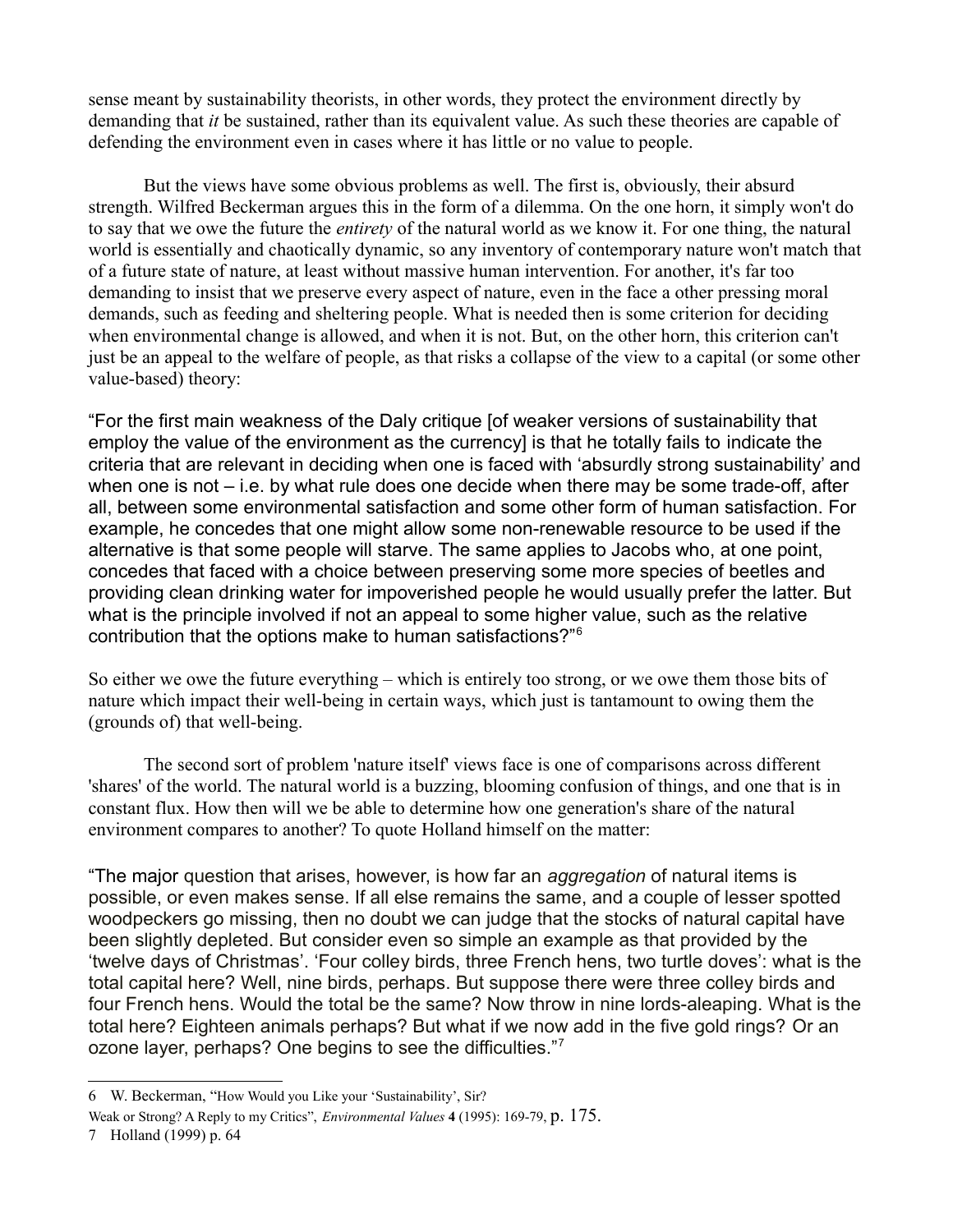I want to offer a suggestion for an approach to 'nature itself' views that I think can handle these difficulties. But my approach turns crucially on a distinction that hasn't, to my knowledge, been made plain in the literature. So let me first take a (rather long, I'm afraid) detour into some more abstract normative affairs.

# **2. Sharing and Taking Turns**

The model of distributive justice has its intuitive purchase in the notion of fair sharing. But there are (at least) two ways in which we might be said to share something between people: by parts and by turns. A pie is shared between children by parts, but a car is shared between siblings by turns. Any principle of just distribution - for example an egalitarian one like 'absent good reasons to the contrary, recipients in the distribution pool should get equal shares' - means different things in the two types of cases.

In a case of sharing-by-parts, like the pie, equal shares means something like each child is owed 1/*n* of the pie, where *n* is the number of children in the distribution pool. Whereas in a sharing-by-turns case, like the car, equal shares means something like every sibling is owed an equal turn (or set of turns) with the (whole) car.

This distinction is so obvious that merely to call attention to it is to offer sufficient evidence of its reality, but strangely it has been entirely ignored in the vast literature on distributive justice. I think that proper observance of the distinction will be beneficial in a number of areas in this field. But it is in the area of inter-generational justice, and particularly inter-generational environmental justice, where respect for the distinction is most pressingly needed. Let me begin to make this out by first detailing the distinction more thoroughly, with a fairy tale:

# **Hansel and Gretel**

For those who haven't heard this child's story, Hansel and Gretel are a pair of children who, while wandering through the woods, come across a house made of candy. In the original story the house is owned by a witch, who uses it as bait to lure children so as to eat them.

Let us instead imagine that Hansel and Gretel of the fable come across the candy house after the witch is dead and gone, and they decide to share the candy house between them. Now it seems obvious to me that they can share the house in two ways – they can either share it by parts, and divvy up the edible components of the house, or they can share it by turns.

This last can mean a variety of different things. For one thing, they might take serial turns with the house, or they might occupy it together. But however they arrange, it is obvious that if they decide to share the house by turns what would count as a share, and thus perforce what would count as a fair share, will be very different than if they decide to share it by parts.

And this difference is reflected in the duties and debts of justice that the children would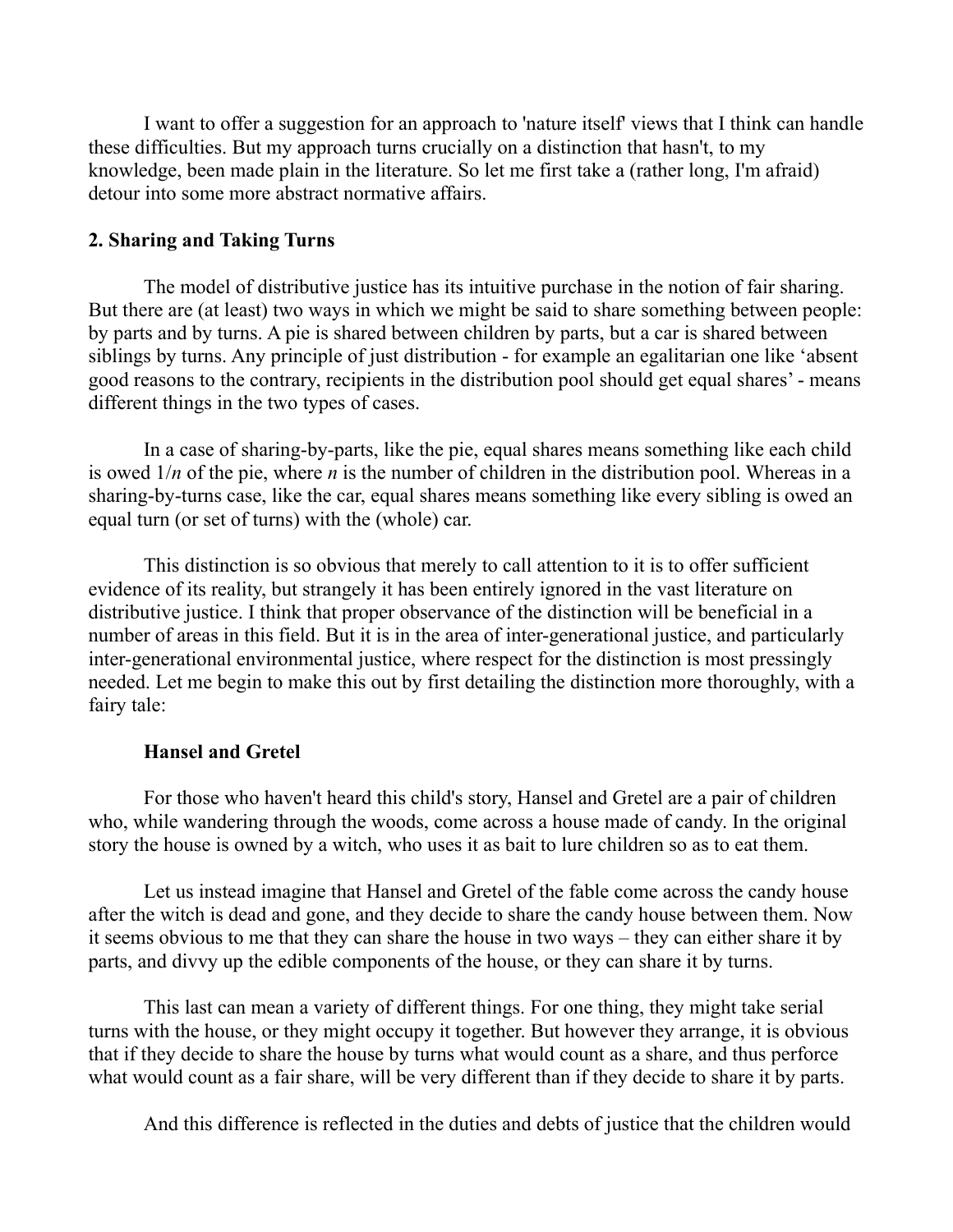owe each other with regard to the house in the different scenarios. If, for example, they decide to share it by turns and Gretel shows up to find that Hansel has gnawed a hole in the roof, then she has grounds to complain that Hansel has wronged her, has in fact done her an injustice. Whereas had they decided to share it by parts the hole might not have been a problem at all.

Moreover the example shows us many other differences between turn and part sharing. For example, what would count as a fair turn with the house would depend on a number of factors that wouldn't enter into such a calculation for a fair part – factors like the number, order, time and duration of the turns, as well as other factors. It also shows us that the normative relationship between people involved in turn sharing is generally more demanding and more complex than those involved in part sharing. For just one example, it seems obvious that, on any turn-sharing scenario, the children would owe each other the proper maintenance of the house as a duty of justice. I will return to this point later on.

But useful though it is, the example might be a bit misleading in at least the following way: Hansel and Gretel's house is unusual in that it can be consumed directly, in the manner of a pie, as well as lived in; it is both a consumable and a durable good. This might make it seem that the decision to share a thing in parts or by turns is one that is determined entirely by the nature of the the good being shared (e.g. consumables by parts, and durables by turns) and that the candy house is odd in just that it has value in both cases, so that a choice between the two types of sharing is possible.

But this is mistaken. While the consumable/durable nature of the shared good can and should play a role in the choice of a parts or turns-based sharing scheme, the latter is a choice, and not forced by the former. We can share pies by turns, and we can share bicycles by parts. This is because sharing, in this sense, is a *normative* activity. Specifically, sharing in this sense is a matter of apportioning a good with an eye towards satisfying the demands of justice in distribution. What makes a share, and what makes a fair share, are normative matters, matters of justice. In this way, a share is logically distinct from a non-normative division of something, something more properly called a 'part'. The first is deontological, the second merely ontological.

The difficulty here is due in part to the fact that the term 'part', and other mereological terms like 'piece' or 'portion', are often used interchangeably with 'share' (as I did in the example), leading us to assume that the underlying concepts are the same. But as the part/turn distinction shows us, not all shares are parts, since some shares are turns. The brake cables and the handlebars, say, are *parts* of the communal bicycle, but they aren't *shares* of it, not if we're sharing it by turns anyhow. $8$ 

And this point isn't only made here as a matter of apology for turn-based sharing. Part-

<span id="page-4-0"></span><sup>8</sup> I'm using the term 'part' here to mean mean some subset of the shared thing, considered timelessly, as this is (I believe) the most common folk notion of the term. We can, of course, conceive of turns as 'temporal parts', or slices of the wormthrough-time that describes an object in 4D(imensional) talk. I don't want to take a stance on ontological disputes between 3D and 4D views, but I don't think I have to, since in what follows we see that shares are often things that aren't plausibly parts of the shared object in either sense. Since this is so, there's no need to adopt 4D talk that just obscures the parts/shares distinction.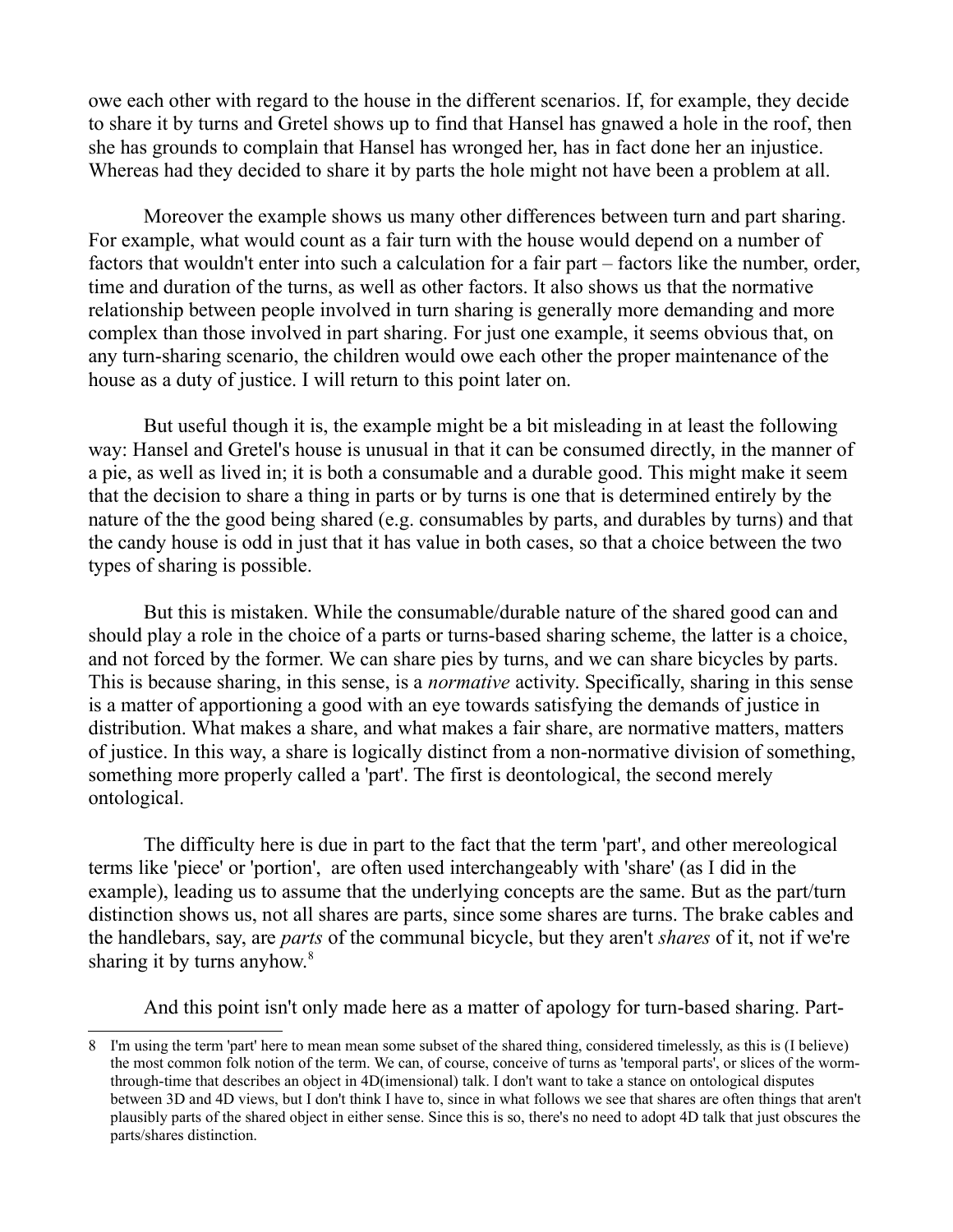sharing also takes advantage of the logical distinction between parts and shares. While parts *can* be shares in part-based sharing, they aren't always such. This is because the simple, directly consumable and undifferentiated goods, like pie, for which parts are most directly shares, are only one sort of good we share. And these goods are special in that their component parts are valuable to people in exactly the same way as the total good.

A piece of pie is used in exactly the same way that two pieces, or half the pie, or all of it would be used. But many, many goods are not monotonic in this way, their component parts *aren't* valuable in the same way as the whole, and thus their parts don't make good shares. The bicycle can again serve as an example. The handlebars of the bike, while not completely valueless, are not the same as a proper share of the bike, even if we're sharing it by parts. Rather, we take it that a proper share of the bike is a share of the *value* of the whole bike, measured along some metric of value.

If Hansel and Gretel were to have inherited a regular house, as opposed to finding a candy one, and if they had decided to share it by parts, they very likely wouldn't have dismantled it and distributed the pieces. Rather they would have sold it and shared the wealth. But in such a case, as in the case of the bicycle shared by turns, a share of the house isn't anything like a part of it. A share of it would come in the form of bank notes (or similar), while a part of it would come in the form of some rooms (or lumber, etc).

Let's call this type of value-based part sharing indirect part sharing. We can see that indirect part sharing makes part sharing much more flexible and thus more powerful as a theoretical tool. With indirect part sharing we can share things that can't (or shouldn't) be disassembled into parts. In addition to helping us in cases of complex goods, like bicycles, it also allows us to share actually indivisible things, like intangibles (e.g. the rights to a piece of intellectual property) or organic wholes (e.g. a stud horse), *as if* they were monotonic simple goods, by equating them with a quantity of a monotonic simple good (e.g. money) and sharing *that* instead. Of course, this theoretical power is not without cost – in order to engage in indirect part sharing we need to be able to evaluate the proposed good(s) in terms of money (or whatever value metric we choose), and this is an exercise that is famously fraught with difficulties<sup>[9](#page-5-0)</sup>.

One more thing that I want to note especially about indirect part sharing – it makes it possible to construe turn sharing as part sharing for the purposes of justice. By conceiving of the proper measure of the fairness of a turn in terms of a monotonic value, we can apportion that value in the same way we do when the underlying things to be distributed are parts of the thing itself, rather than a turn with it.

This technique is especially useful for cases where the underlying good produces some additional value over time. So (to mix our fables) if Hansel and Gretel had come across a goose that laid golden eggs , they could indirectly share it by parts (obviously direct part-sharing would be a no-no in this instance) by simply agreeing that the proper value of a 'turn' was x number of eggs, and distributing money accordingly. And this despite the fact that the goose

<span id="page-5-0"></span><sup>9</sup> See, e.g., Holland (1999), p. 57-62 for a useful summary of these difficulties in this arena.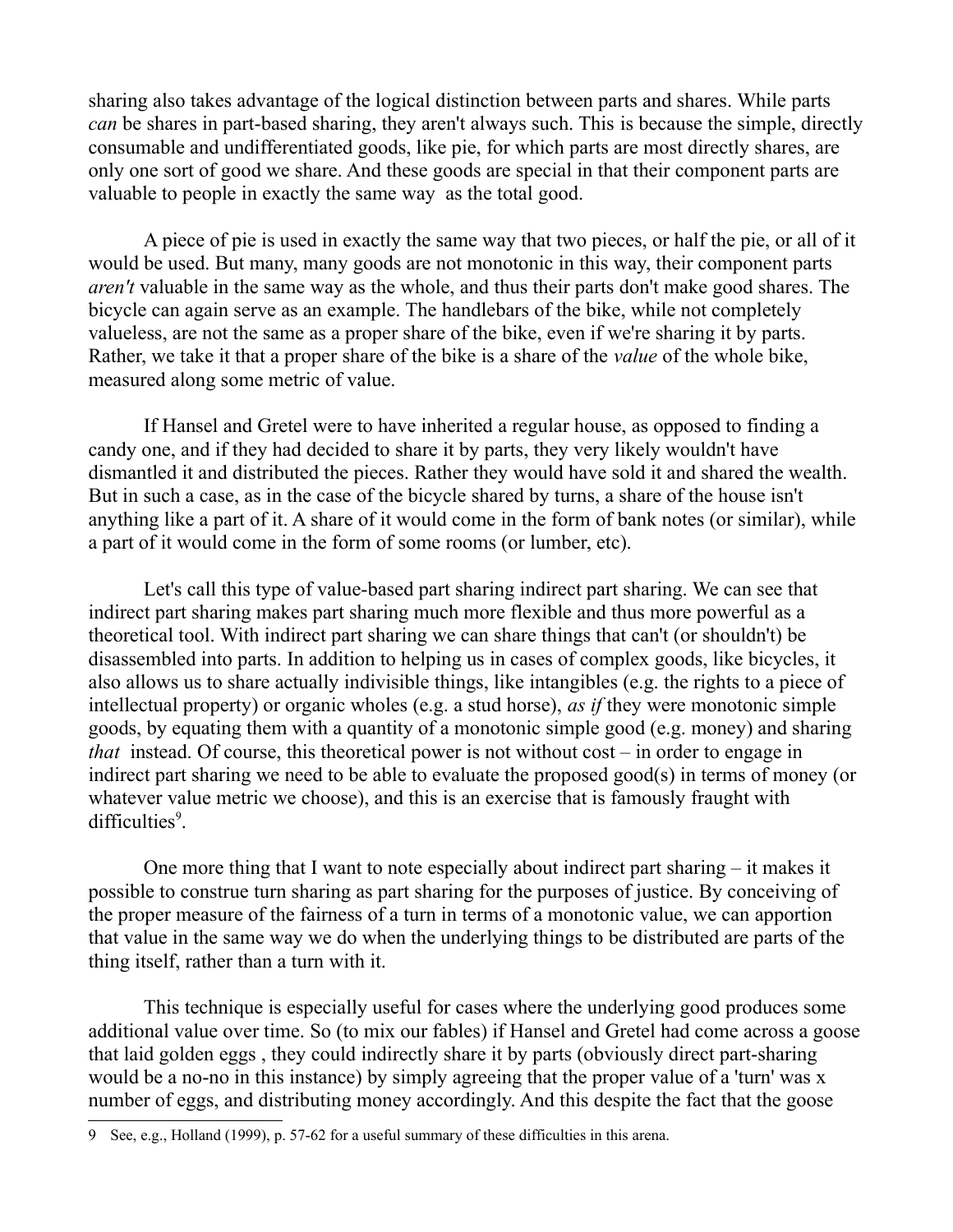itself could only really be shared by turns between them.

In closing, let me rehearse the three important claims I want to export from this long discursis:

- 1. There is a distinction at the normative level between sharing something by parts and sharing it by turns. The distinction is relevant to judgements of what constitutes a share of some good, for the purposes of justice, as well as what constitutes a fair share, and it plays a role in other judgements of what duties of justice are owed.
- 2. The distinction between part and turn sharing is independent of the actual nature of the goods being divided, and goods that are naturally 'shared' (i.e. apportioned between people) by one method can be shared by the other. This is the result of the logical independence of the concepts of 'shares' as portions in a distribution of a good, and 'parts' as components or pieces of a larger whole.
- 3. This logical independence in particular allows for 'indirect' part sharing, where the shares aren't actual parts of the good shared, but rather fractions of some quantity of a monotonic value metric like money that is meant to represent the good. And this freedom allows us to conceive of indivisible (and other turnshared) goods as being shared by parts.

With these three before us, let me try and make out two further claims. Firstly, that the distribution problem between generations of people has been conceived (tacitly) as one of indirect part sharing, and secondly that we would be better off moving to a turn sharing model if we wish to adopt a 'nature itself' currency of inter-generational environmental justice.

# **3. Sharing the Earth, by Parts and by Turns**

That welfarists, resourcists and capability theorists alike conceive of the intergenerational sharing of the natural environment as one of indirect part sharing is plain by the sorts of conceptual apparatus they employ. For example, all of them require that 'nature' be measured in some further, commensurate currency (welfare, capital, etc) and thus all have the same sorts of difficulties with 'measurement', i.e. with the valuation of the various parts of the natural world for the purposes of inter-share comparison.

As to the second claim, let me begin here by returning to the two problems I outlined above for these views. I will try to show that the problems are the products of retaining a partsbased approach to sharing the earth, even as one moves from indirect sharing to direct, i.e. from a distribution of capital (or whatever) as a proxy for nature to a distribution of nature itself. Then in support of the second claim I will try and show how a turn-based approach would avoid the difficulties. After that I will close with a quick fleshing out of the turn-based approach.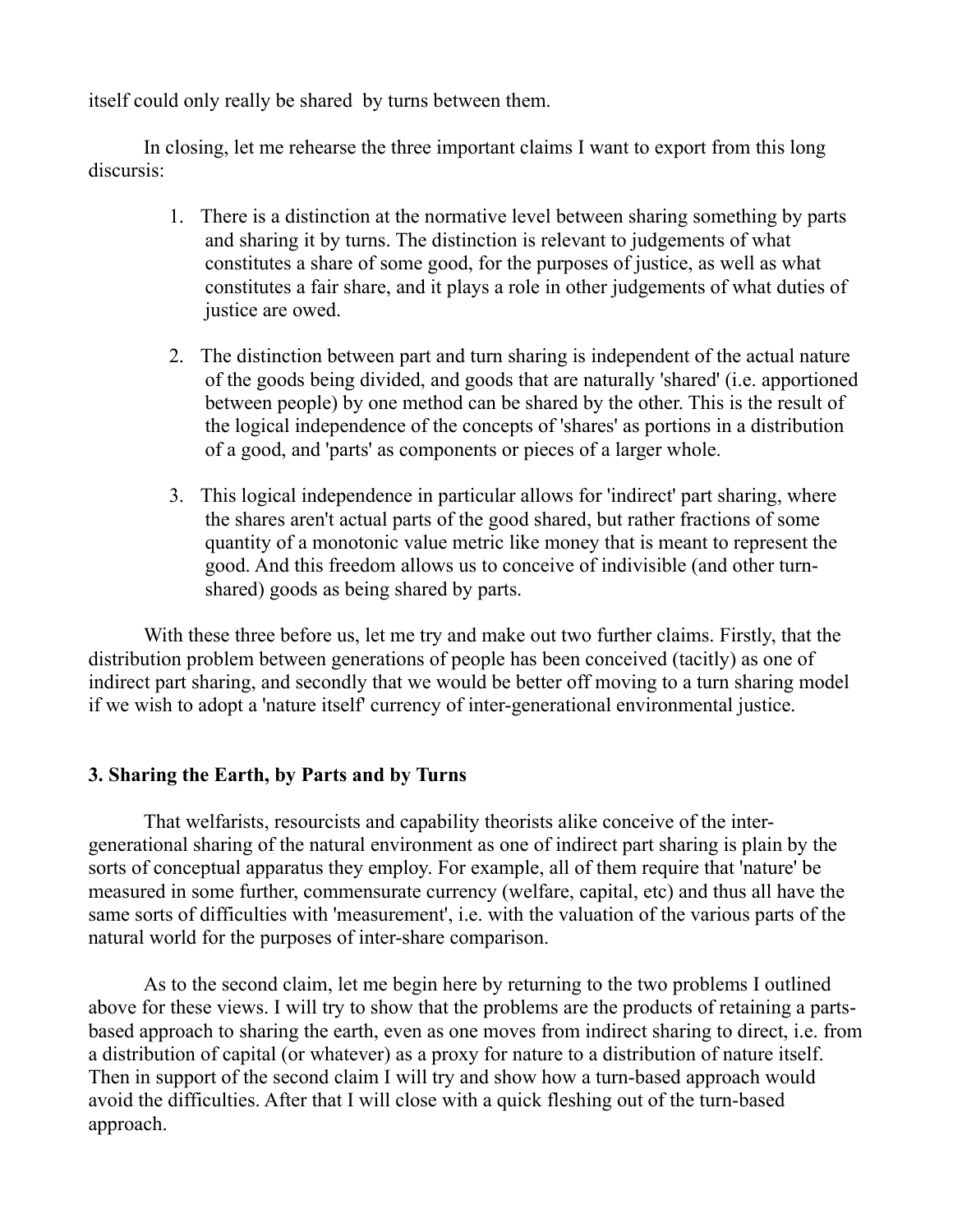Let's start with the problem of the 'absurd' strength of such views. Why does Beckerman, like Daly<sup>[10](#page-7-0)</sup> before him, think that these views are too strong? Because, I submit, he (tacitly) understands the 'natural environment' as a collection of parts. And if we owe each other 'nature itself', then we must owe each other the parts. And if we owe each other the parts, we must owe each other *all* of the parts, unless there's some good reason why some of the parts aren't included in the deal. It is this tacit assumption of parts-as-shares that makes the idea that we owe the future 'nature itself' into the first horn of the dilemma.

But if we take a turn-based approach to distributing the environment, there's no problem with owing the future 'all of nature', any more than the fact that Hansel owes Gretel a turn with the whole house is a worry for him. That's because Hansel isn't conceiving of Gretel's share as a collection of (all of) the parts of the house, but rather as a turn with the house. And, unlike in cases of part-sharing, turn sharing doesn't require mereological accounting, the totting up of the various parts. If Hansel were delivering Gretel her part-share of the house then he would have to worry about all the various bits and their fair division, either directly in the cutting up, or indirectly in the valuing and dividing of the money, but not so if he merely owes her a turn.

This is not to say that there wouldn't be any demands on Hansel to provide a fair turn. As we saw earlier, he couldn't gnaw a hole in the roof. But he's forbidden from such not on the grounds that Gretel is owed (half of) that bit of candy, but rather on grounds of the minimum standards of acceptability of the *shape* or condition the house for her turn. From this we should also be able to see that Hansel has licence to make whatever changes he will to the house that don't violate the standards of maintenance, including those that would alter the value of the house or of its components. Hansel can, for example, cut the grass without worrying about Gretel's share of the lawn clippings, on the perfectly plausible assumption that such would not be part of what constitutes a 'fair turn' with the house.

What will determine whether a change is allowed is a matter of what is deemed necessary for a fair turn, and this standard is a complex one. As I will detail somewhat below, this standard is sensitive to a variety of circumstances and interests. Here I just want to stress the negative claim that the problem of the need to preserve absolutely everything doesn't plague the turn based approach.

So in summary, a turn based approach takes the sting out of the first horn of Beckerman's dilemma, by making it reasonable to claim that we owe the future 'all of nature', since what we owe them is a (fair) turn with nature, rather than all of the parts of it.

<span id="page-7-0"></span>And our answer to this problem contains in it the seeds of the answer to the second one – that of comparisons of 'nature' across generations. Again, the difficulty here is largely a matter of conceiving of nature as something to be shared by parts. This is because many principles of just distribution require that part-shares be compared with one another along some quantitative dimension. Chiefly, arithmetic sorts of distributive principles, like equality, will need to compare part-shares to each other in some simple quantitative way to determine whether the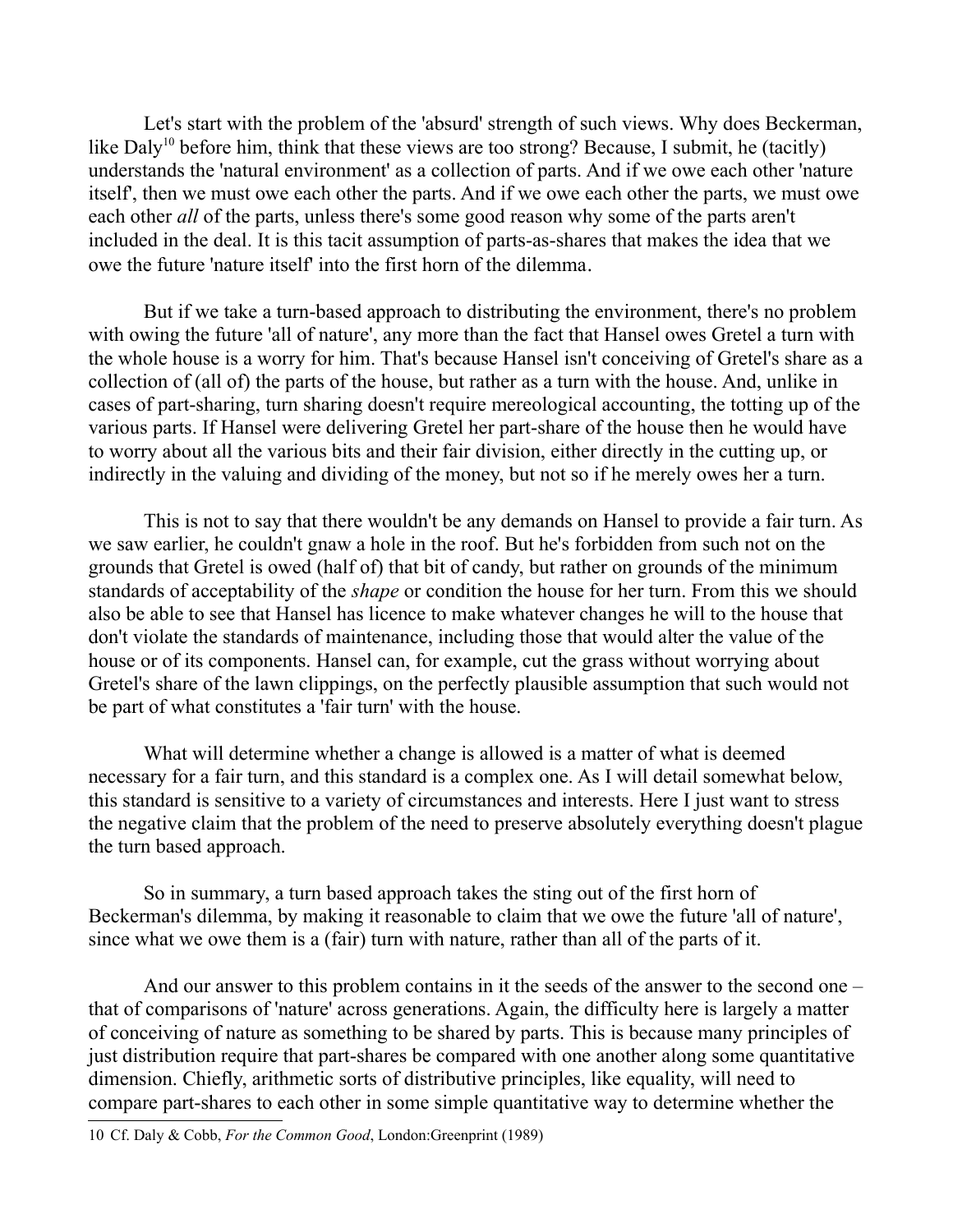principle is upheld. And since the standard distributive principle employed among and across theorists is equality, inter-share comparison is a live issue.

But as our previous answer showed, this sort of simple inter-share comparison isn't necessary for judgements of fair turn sharing, at least not comparisons between the parts of the thing shared. Turns might have to be compared along the dimensions mention earlier: number, duration, time and order (although, as we can see in the inter-generational case, this isn't necessary if the number, duration, time and order of the turns are decided by fate) but we don't have to compare parts of a thing to share it by turns.

As we saw above, what Hansel owes Gretel in terms of maintenance of the house typically won't make any reference to the market value of the house or the utility of its component parts. Rather it will be spelled out in terms of the livability (and other desiderata) of the house itself, and generally framed in threshold terms, e.g.: "The house must be at least thusand-such, or have at least this many so-an-so." And it is just these sort of 'threshold on an absolute scale of measurement' standards that a turn based approach can employ to understand the demands of justice as regards the environment

The case I've made for the turn based approach has so far been largely negative. I've tried to show above that the approach isn't vulnerable to the sorts of problems that affect a parts based approach to sharing 'nature' or the earth itself between the generations. Perhaps now it's time to try and flesh out the approach a little, and get a glimpse of what an operationalized version of turn sharing might look like.

As I said, turn fairness is a complex matter, much more involved, normatively speaking, than part fairness, which is relatively simple and quantitative by comparison. In the case of serial turns, the number, time, duration and order of the turns will be relevant to the fairness of a distribution, whereas simultaneous turns will have other factors, such as accommodation and interference. Of course, in the inter-generational case these issues are moot, as I noted above. Still, the inter-generational case will share standards of maintenance of the shared good with all other cases of turn sharing (at least all cases with a good that needs maintenance). So the central issue for an operationalized theory then is the nature and extent of these maintenance demands.

How do we go about formulating maintenance demands for a shared thing? Looking back at the Hansel and Gretel example, one thing we can say is that the function or purpose of the thing plays a role in determining the standards. Hansel isn't allowed to eat through the roof, but he is allowed to cut the grass, prior to Gretel's turn. Why? Because the former interferes with the proper function of the house, while the latter doesn't, it would seem.

But the functional story isn't the whole picture. Sometimes what's salient about the thing we share isn't so much its function, but rather that it is capable of flourishing. If, for example, Hansel and Gretel were sharing a beautiful rose bush by turns, then the standards of maintenance for a fair turn wouldn't be determined by the function of the bush, but rather by the (botanical) standards of flourishing.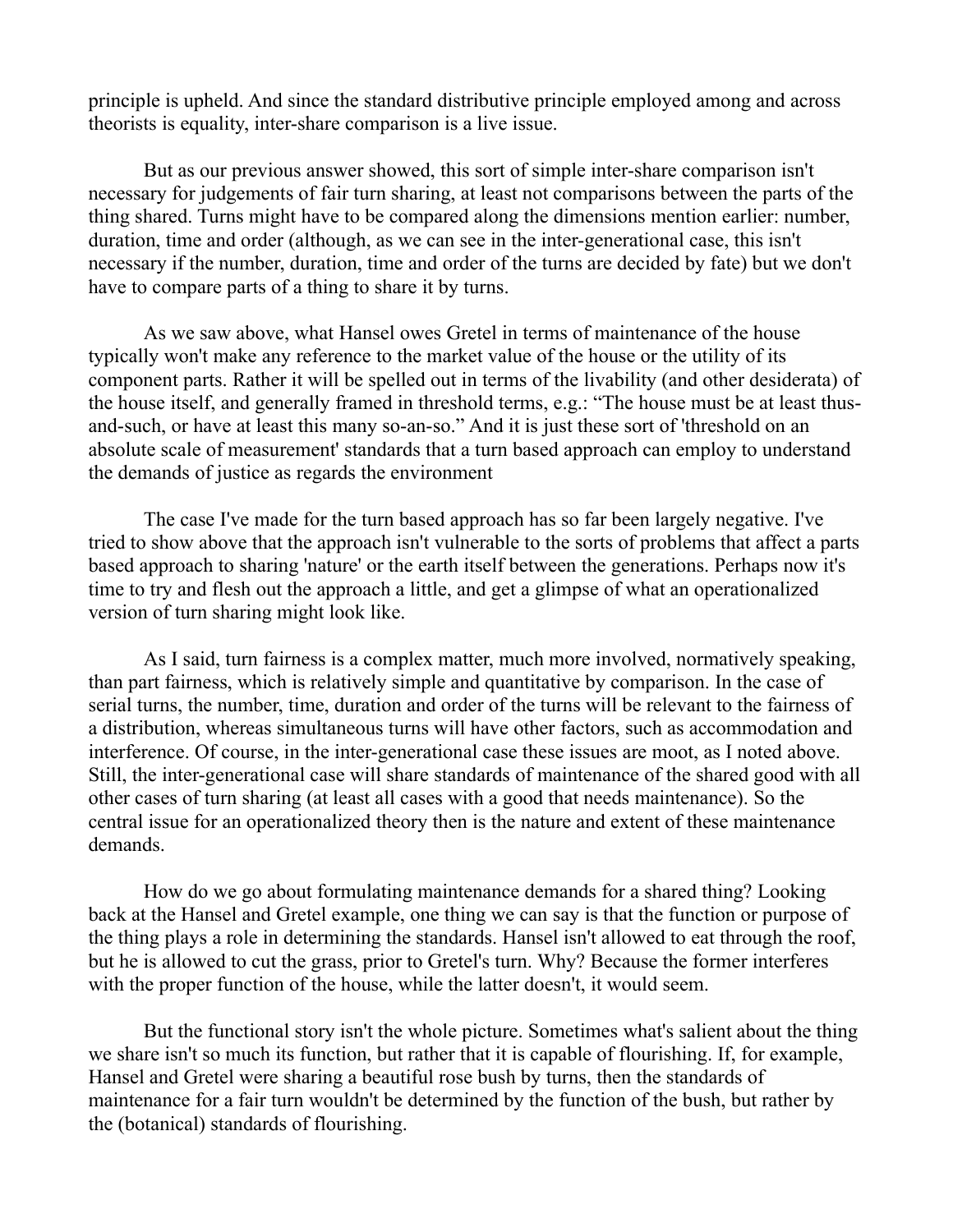Perhaps these two sorts of standards form the poles of a spectrum of possible metrics of turn fairness, from functionalist to flourishing. Then the question we need to answer to begin operationalizing the view is: where on the spectrum do we put 'nature'?

Of course here we're confronted by the fact that 'nature', undifferentiated like that, is a massive and multivaried thing. It isn't so much one thing, or even one sort of thing. Rather, it's many things and many types of things. As a result, whatever standards of turn fairness we end up with will likely be fairly complex and varied themselves. Still, even at this mile-high level of abstraction, I think we can say something interesting about this issue.

If we approach nature as a functional entity, and describe it in terms of the goods and services it provides us, then the natural sort of metrics for turn fairness will be described in those terms. So, for example, a functionalist might demand that the earth be left in such a condition that the soil continue to be able to produce sufficient organic vegetable matter, since such production is a vital service of a properly functioning earth. If we take the earth as a flourishing thing, however, then the standards of maintenance will invoke indices of environmental 'flourishing', however we spell that out. One obvious way would be to define flourishing in terms of ecological 'health', in one way or another.

I don't have a worked out view to offer here, but I must say that my sympathies are with the flourishing picture over the functionalist one. This is not to say that there shouldn't be functionalist elements in the final set of standards, as I said, the nature is big and complex enough that we will certainly need both sorts of metrics in our standards. Rather I just think that 'health' should be the guiding principle of fairness here, that we owe the future a turn with a suitably 'healthy' environment.

I want to close by briefly noting some other positives we get from adopting a turn based approach to inter-generational environmental distribution. Firstly, if turn sharing allows us to get past Beckerman's dilemma and the other problems, and so to adopt the 'nature itself' currency, then we reap the benefits of that currency. Not the least of which is the ability to bridge the gap between the ecological discourse on sustainability, which speaks almost exclusively in terms of nature itself, and the normative (philosophical, political, policy) discourses, which rarely do.

Secondly, as Holland and others have noted, other theories of sustainability can't protect nature at all when what is in human interests collides with what is in nature's interests. What is needed is a theory that uncouples (to some degree) human welfare from natural welfare, and protects the latter at the expense of the former, at east in some cases. But a turn based system can deliver such a thing, and without even the need to invoke an independent moral value in nature itself.

This is because direct sharing, i.e. sharing of actual things, rather than their valueproxies, can mean that a share is owed even if that share isn't in the best interest of the recipient. If Hansel and Gretel have a fast car to share, and Hansel is very likely to drive it too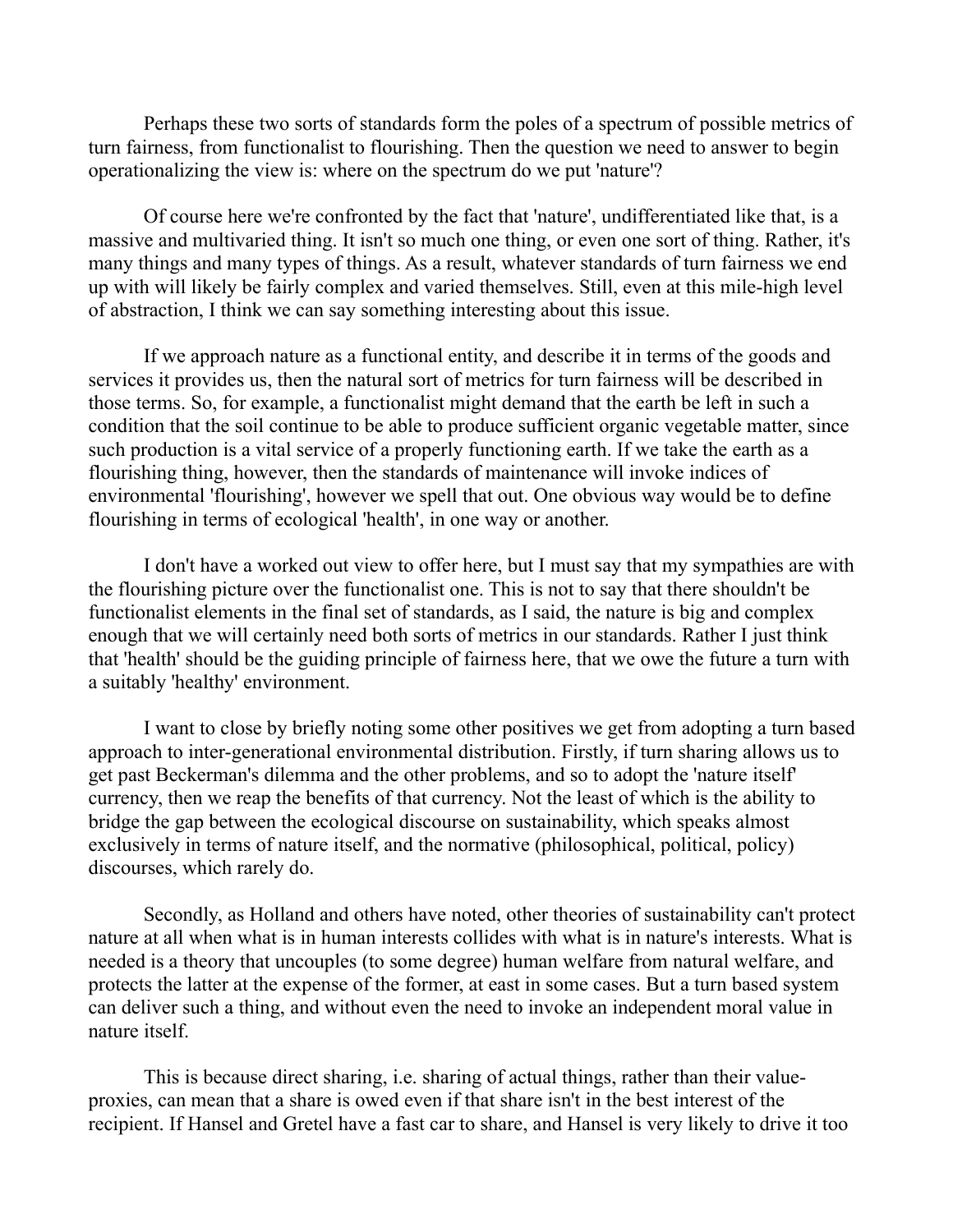fast, with all the badness to him that entails ( ignoring for now the complication of badness to others for the moment), that fact doesn't mitigate at all the fact that he is indeed owed a turn. So if future generations are owed a fair turn with nature, then even if we could give them more welfare by shortchanging them on nature, the duty of justice might forbid it.

### **References**

- Ayres, Robert U., Bergh, Jeroen C.J.M. van den and Gowdy, John, (1998), "Viewpoint: Weak versus Strong Sustainability", No 98-103/3, Tinbergen Institute Discussion Papers, Tinbergen Institute.

- B. Barry, "Sustainability and Intergenerational Justice" in Dobson (1999)

- W. Beckerman, "How Would you Like your 'Sustainability', Sir? Weak or Strong? A Reply to my Critics", *Environmental Values* 4 (1995): 169-79

-G. A. Cohen, "On the Currency of Egalitarian Justice", Ethics (1989) pp. 906-944

- H. Daly and J. Cobb, *For the Common Good*. London: Greenprint ( 1989)

- H. Daly, "On Wilfred Beckerman's Critique of Sustainable Development", *Environmental Values* 4 (1995): 49-55

- P. Devine and D. Rigby, "Operationalizing Strong Sustainability", Enviromental Values 13 (2004), pp. 279-303- H. Daly & J. Cobb, For the Common Good, London:Greenprint (1989)

- A. Dobson, Justice and the Environment, Oxford (1998)

--------------, Fairness and Futurity, Oxford (1999)